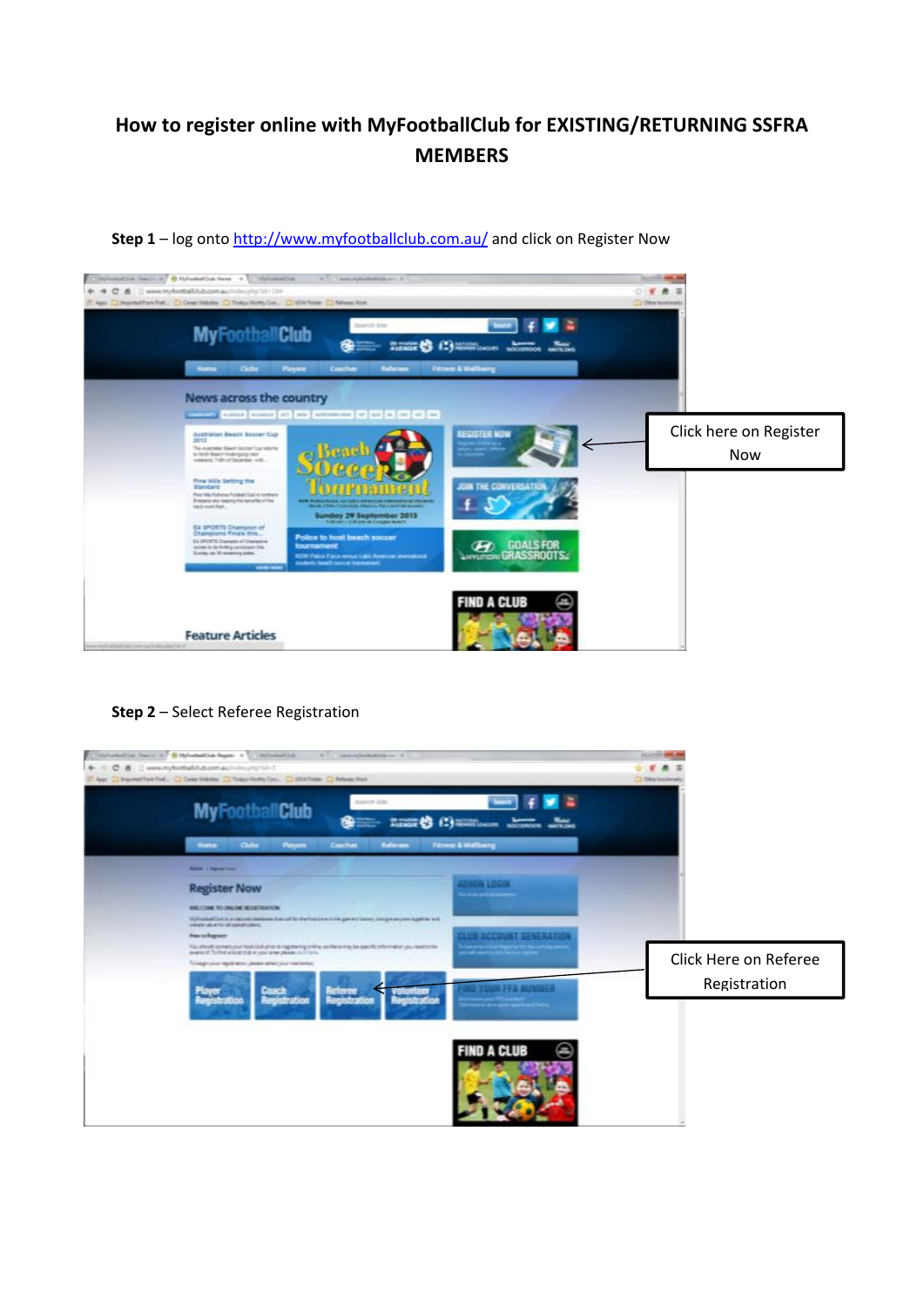## **Step 3**

- i) If you know your FFA Number, select the first option and proceed to login in
- ii) If you don't know your FFA number, select the second option (as guided in the screen print below) and follow as prompted to the new tab.



IF selecting the second option, follow the instructions below to search for your FFA Number

|                                | <b>MyFootballClub</b>                                                                                                            | 3<br>Step 1 - Enter your<br>details here                             |
|--------------------------------|----------------------------------------------------------------------------------------------------------------------------------|----------------------------------------------------------------------|
| First Name: "<br>Last Name: *  | Matt<br>Russell                                                                                                                  | Search                                                               |
| Birth Date: *                  | $\frac{1}{2}$<br>07/06/1985                                                                                                      | Step 2 - Hit Search                                                  |
| <b>Existing Accounts</b><br>ID | search is successful click on your name to take you to the login of the MyFootballClub Registration System.<br><b>First Name</b> | <b>Last Name</b>                                                     |
| \$6029861                      | Matthew                                                                                                                          | Russell                                                              |
|                                |                                                                                                                                  |                                                                      |
|                                |                                                                                                                                  | Step 3 - Click on your<br>search result below                        |
|                                | H.<br>Your search has been completed. Did we find you? If you can                                                                | Page 1 of 1 (2 items)<br>IF your FFA number does not come up here in |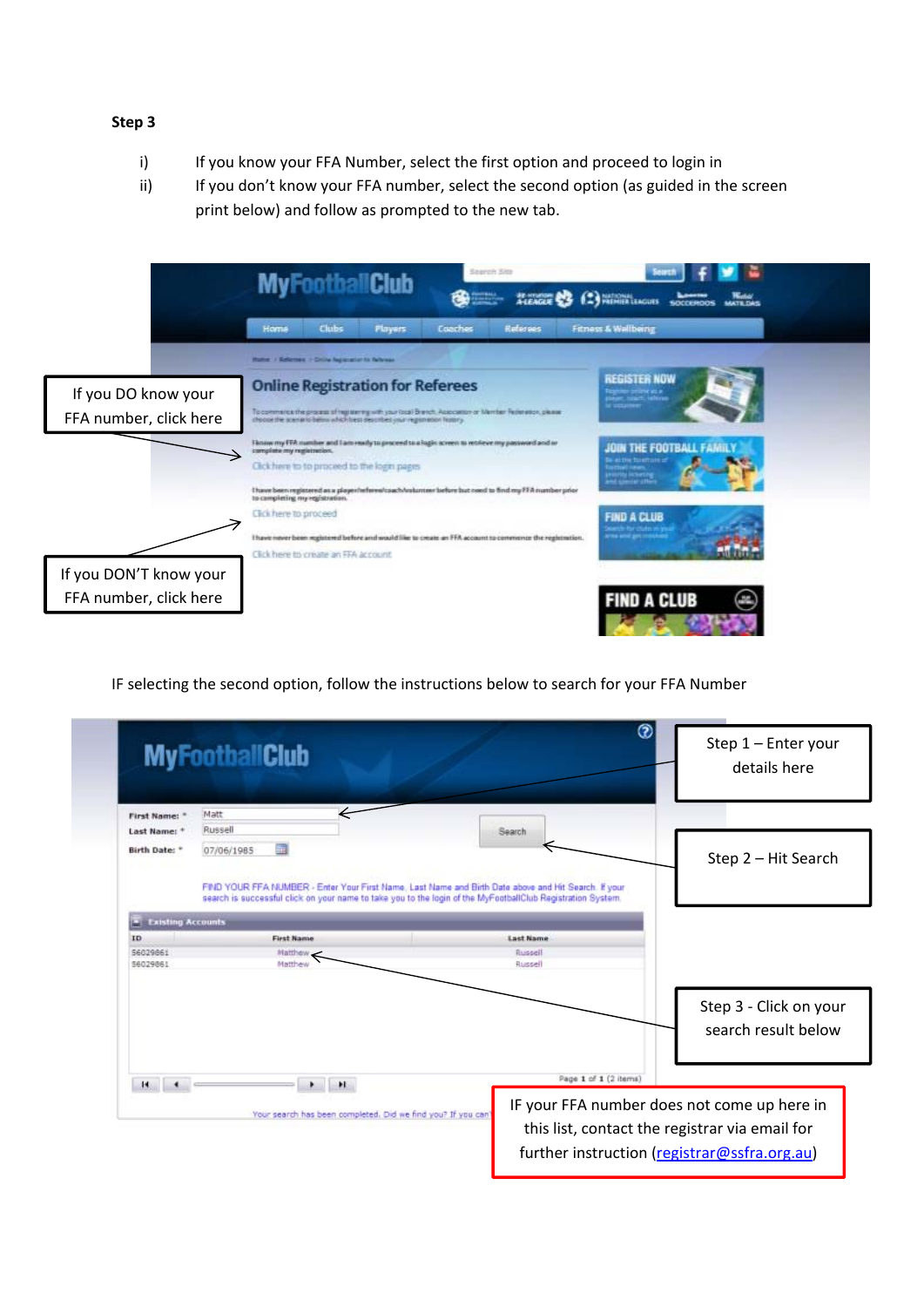**Step 4** – Once you have your FFA Number, you will need a password to access your user account. To do this, click on Need a Password

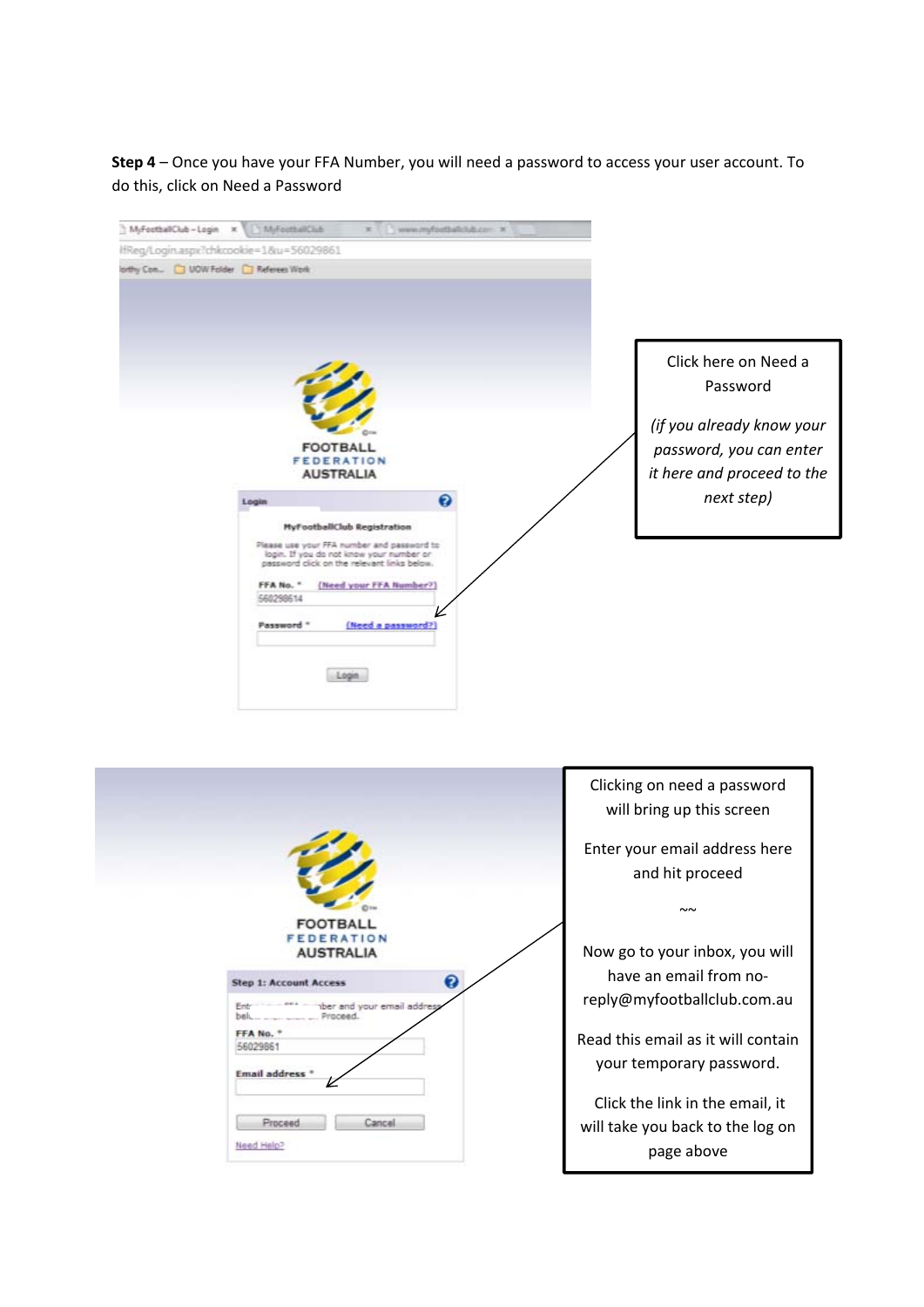## **Step 5** – Log in with your FFA number and your temporary password **EXEC 2018** 2019

|                             |                                      |                          |                                                |             |                   |                          |                                |           | ◉                     |
|-----------------------------|--------------------------------------|--------------------------|------------------------------------------------|-------------|-------------------|--------------------------|--------------------------------|-----------|-----------------------|
| <b>MyFootballClub</b>       |                                      |                          |                                                |             |                   |                          |                                |           |                       |
|                             |                                      |                          |                                                |             |                   |                          |                                |           |                       |
|                             |                                      |                          |                                                |             |                   |                          |                                |           |                       |
| <b>My Details</b>           |                                      |                          | Welcome Mr Matthew Leemhuis Russell (56029861) |             |                   |                          |                                |           | Log-Out               |
| <b>Registration Details</b> |                                      |                          |                                                |             |                   |                          |                                |           |                       |
| <b>Registration</b>         | tember Details<br><b>First Name:</b> | Matthew                  |                                                |             |                   |                          |                                |           |                       |
|                             | Last Name:                           | Russell                  |                                                |             |                   |                          |                                |           |                       |
|                             | <b>Birth Date:</b>                   |                          |                                                |             |                   | Ragister                 |                                |           |                       |
|                             | <b>FFA Number:</b>                   |                          |                                                |             |                   |                          |                                |           |                       |
|                             | Gender:                              | Male                     |                                                |             |                   |                          |                                |           |                       |
| Firstly, click here to      |                                      |                          |                                                |             |                   |                          |                                |           |                       |
| update temporary            | <b>Ny Immices</b>                    | <b>Status</b>            | Date                                           |             | View              | Pay Now                  |                                | Delete    | T&C's                 |
| password to a               | 22326                                | Paid                     | 87-81-2014                                     |             | View              |                          |                                |           | View                  |
| permanent password          | 187877                               | Paid                     | 13-02-2013                                     |             | View              |                          |                                |           | View                  |
|                             | 691.76                               | Paid                     | 12-02-20                                       |             | <b>Miess</b>      |                          |                                |           | View                  |
| ~Click on the               | 6927                                 | Paid                     | $31 - 12 - 2$                                  |             | Mieix             |                          |                                |           | View                  |
| <b>Registration Details</b> | H                                    |                          |                                                | $\bullet$ H |                   |                          |                                |           | Page 1 of 1 (4 items) |
|                             |                                      | <b>My Registrations</b>  |                                                |             |                   |                          |                                |           |                       |
| tab and then                |                                      | <b>Organisation Nat</b>  | <b>Status</b>                                  |             | <b>Invoice No</b> | Valid From               | Vald To                        | Questions | Deregister            |
| Registration to             | Referee Sutherland                   | leferee Sutherland St    | Declined                                       |             | 1729251           | 13-01-2014               | $31 - 12 - 2014$               |           |                       |
| return to the home          |                                      | Sutherland<br>Shir.      | Declined<br>Active                             |             | 1722326           | 07-01-2014<br>31-10-2013 | $31 - 12 - 2014$<br>31-10-2014 | Edit      | Deflegister           |
| page                        |                                      | Referee Sutherland Shir. | Active                                         |             | 1287877           | $01 - 01 - 2013$         | $31 - 12 - 2013$               | Edit      | DeRegiste             |
|                             | Referee Sut                          | herland Shir.            | Active                                         |             | 669176            | 01-01-2012               | 31-12-2012                     | Est       | DeRegister            |
|                             | ×                                    |                          | ٠                                              | H.          |                   |                          |                                |           | Page 1 of 2 (7 items) |
|                             |                                      |                          |                                                |             |                   |                          |                                |           |                       |
|                             |                                      |                          |                                                |             |                   |                          |                                |           |                       |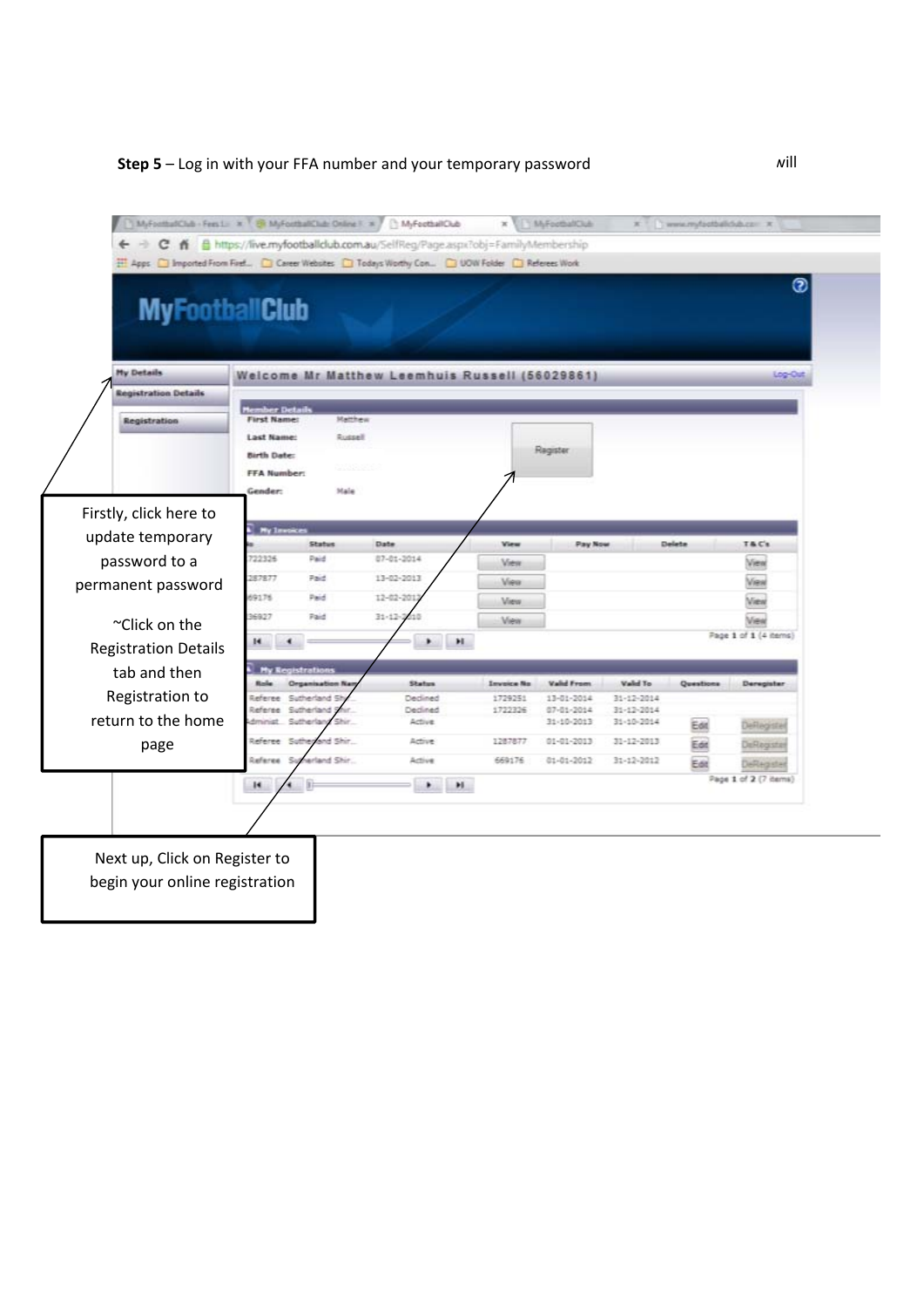## **Step 7** – Update and confirm your Contact Details as requested on this page

Please note: we DO NOT require you to upload a photo for your registration

|      |   |                                                                                                                       | MyFootballClub - Fees Lis x W & MyFootballClub: Online F x Y                                                                                                                                                                                                                                                                                                         | MyFootballClub                                                                        |                                | × | MyFootballClub |                                                                                |  |
|------|---|-----------------------------------------------------------------------------------------------------------------------|----------------------------------------------------------------------------------------------------------------------------------------------------------------------------------------------------------------------------------------------------------------------------------------------------------------------------------------------------------------------|---------------------------------------------------------------------------------------|--------------------------------|---|----------------|--------------------------------------------------------------------------------|--|
|      | 舂 |                                                                                                                       | https://live.myfootballclub.com.au/SelfReg/Page.aspx?obj=FamilyMember2&entit                                                                                                                                                                                                                                                                                         |                                                                                       |                                |   |                |                                                                                |  |
| Apps |   |                                                                                                                       | Imported From Firef <b>Confidence Websites Containst Worthy Con</b> COUV Folder                                                                                                                                                                                                                                                                                      |                                                                                       |                                |   | Referees Work  |                                                                                |  |
|      |   | <b>CONTACT</b><br><b>DETAILS</b>                                                                                      | <b>SELECT</b><br>TERNS &<br>REGISTRATION<br><b>CONDITIONS</b>                                                                                                                                                                                                                                                                                                        | <b>FIGYMENT</b>                                                                       | <b>ADDITIONAL</b><br>QUESTIONS |   | <b>FINISH</b>  |                                                                                |  |
|      |   |                                                                                                                       | Please check your details are up to date prior to proceeding with the registration                                                                                                                                                                                                                                                                                   |                                                                                       |                                |   |                |                                                                                |  |
|      |   |                                                                                                                       |                                                                                                                                                                                                                                                                                                                                                                      |                                                                                       |                                |   |                |                                                                                |  |
|      |   | Personal Details<br>Title!                                                                                            | <b>Cold</b><br>Mr.                                                                                                                                                                                                                                                                                                                                                   |                                                                                       |                                |   |                |                                                                                |  |
|      |   | First Name: 1                                                                                                         | Matthew                                                                                                                                                                                                                                                                                                                                                              |                                                                                       |                                |   |                |                                                                                |  |
|      |   | <b>Hiddle Name:</b>                                                                                                   | Leemhuis                                                                                                                                                                                                                                                                                                                                                             |                                                                                       |                                |   |                |                                                                                |  |
|      |   | Last Name! *                                                                                                          | Aussell                                                                                                                                                                                                                                                                                                                                                              |                                                                                       |                                |   |                |                                                                                |  |
|      |   | Genden *                                                                                                              | <b><i>Finale Female</i></b>                                                                                                                                                                                                                                                                                                                                          |                                                                                       |                                |   |                |                                                                                |  |
|      |   | Mirth Date: *<br>Country Of Birth: *                                                                                  | Australia                                                                                                                                                                                                                                                                                                                                                            |                                                                                       |                                |   |                |                                                                                |  |
|      |   | <b>Nationality:</b> *                                                                                                 | Australian<br>w.                                                                                                                                                                                                                                                                                                                                                     |                                                                                       |                                |   |                |                                                                                |  |
|      |   |                                                                                                                       | The following questions are asked to help all levels of football administration better understand and support our members                                                                                                                                                                                                                                            |                                                                                       |                                |   |                |                                                                                |  |
|      |   |                                                                                                                       | Do you identify as being of Aboriginal or Torres Strait Islander origin? *                                                                                                                                                                                                                                                                                           |                                                                                       | $Yes \t / No \t$               |   |                |                                                                                |  |
|      |   | Please indicate if you have a disability! *                                                                           | No                                                                                                                                                                                                                                                                                                                                                                   | S.                                                                                    |                                |   |                |                                                                                |  |
|      |   | fild image loaded<br>Add raw treage                                                                                   | <b>Photo Guidelines</b><br>(122 pixels x 194 pixels). Por<br>ndridues that require a photo-<br>as part of their registration.<br>please ensure the photo is a<br>sessors style image of the<br>head only. Hats and<br>sunglesses should hat be worn<br>nithe photo.<br>Please Noter any<br>nappropriate protos may<br>result in your registration<br>being declined. |                                                                                       |                                |   |                | DO NOT UPLOAD A PHOTO                                                          |  |
|      |   | <b>Contact Details</b><br>Address 1: *<br>Address 2:<br>Suburb: 1<br>This field is required<br>State:<br>Post Code: * | New South Wales                                                                                                                                                                                                                                                                                                                                                      | This field is required<br>⇐                                                           |                                |   |                | Complete these sections<br>including the mandatory<br>fields labelled with a * |  |
|      |   | Home Phone:<br><b>Mobile Phone:</b><br><b>Work Phone:</b>                                                             |                                                                                                                                                                                                                                                                                                                                                                      | <b>City Primary</b><br><b><i><u>Fits Primary</u></i></b><br><b><i>UTs Primary</i></b> |                                |   |                |                                                                                |  |
|      |   | Email Address: 1                                                                                                      |                                                                                                                                                                                                                                                                                                                                                                      | k                                                                                     |                                |   |                |                                                                                |  |
|      |   | Confirm Email Address:                                                                                                | <b>Emergency Contact 1</b>                                                                                                                                                                                                                                                                                                                                           |                                                                                       | <b>Envergency Contact 2</b>    |   |                |                                                                                |  |
|      |   | First Name:"                                                                                                          |                                                                                                                                                                                                                                                                                                                                                                      | it Name:                                                                              |                                |   |                |                                                                                |  |
|      |   | Last Name:                                                                                                            |                                                                                                                                                                                                                                                                                                                                                                      | Last Name:                                                                            |                                |   |                |                                                                                |  |
|      |   | Phone 1:1                                                                                                             |                                                                                                                                                                                                                                                                                                                                                                      | Phone 1:                                                                              |                                |   |                |                                                                                |  |
|      |   | Phone 2:                                                                                                              |                                                                                                                                                                                                                                                                                                                                                                      | Phone 2:                                                                              |                                |   |                |                                                                                |  |
|      |   | Email Address!"                                                                                                       |                                                                                                                                                                                                                                                                                                                                                                      | Email Address:                                                                        |                                |   |                |                                                                                |  |
|      |   | Cancel                                                                                                                |                                                                                                                                                                                                                                                                                                                                                                      |                                                                                       |                                |   | Next           |                                                                                |  |
|      |   |                                                                                                                       |                                                                                                                                                                                                                                                                                                                                                                      |                                                                                       |                                |   |                |                                                                                |  |
|      |   |                                                                                                                       |                                                                                                                                                                                                                                                                                                                                                                      |                                                                                       |                                |   |                |                                                                                |  |
|      |   |                                                                                                                       |                                                                                                                                                                                                                                                                                                                                                                      |                                                                                       |                                |   |                |                                                                                |  |
|      |   |                                                                                                                       |                                                                                                                                                                                                                                                                                                                                                                      |                                                                                       |                                |   |                |                                                                                |  |
|      |   |                                                                                                                       |                                                                                                                                                                                                                                                                                                                                                                      |                                                                                       |                                |   |                | Once complete, click NEXT                                                      |  |
|      |   |                                                                                                                       |                                                                                                                                                                                                                                                                                                                                                                      |                                                                                       |                                |   |                | to proceed to the next page                                                    |  |
|      |   |                                                                                                                       |                                                                                                                                                                                                                                                                                                                                                                      |                                                                                       |                                |   |                | on the form                                                                    |  |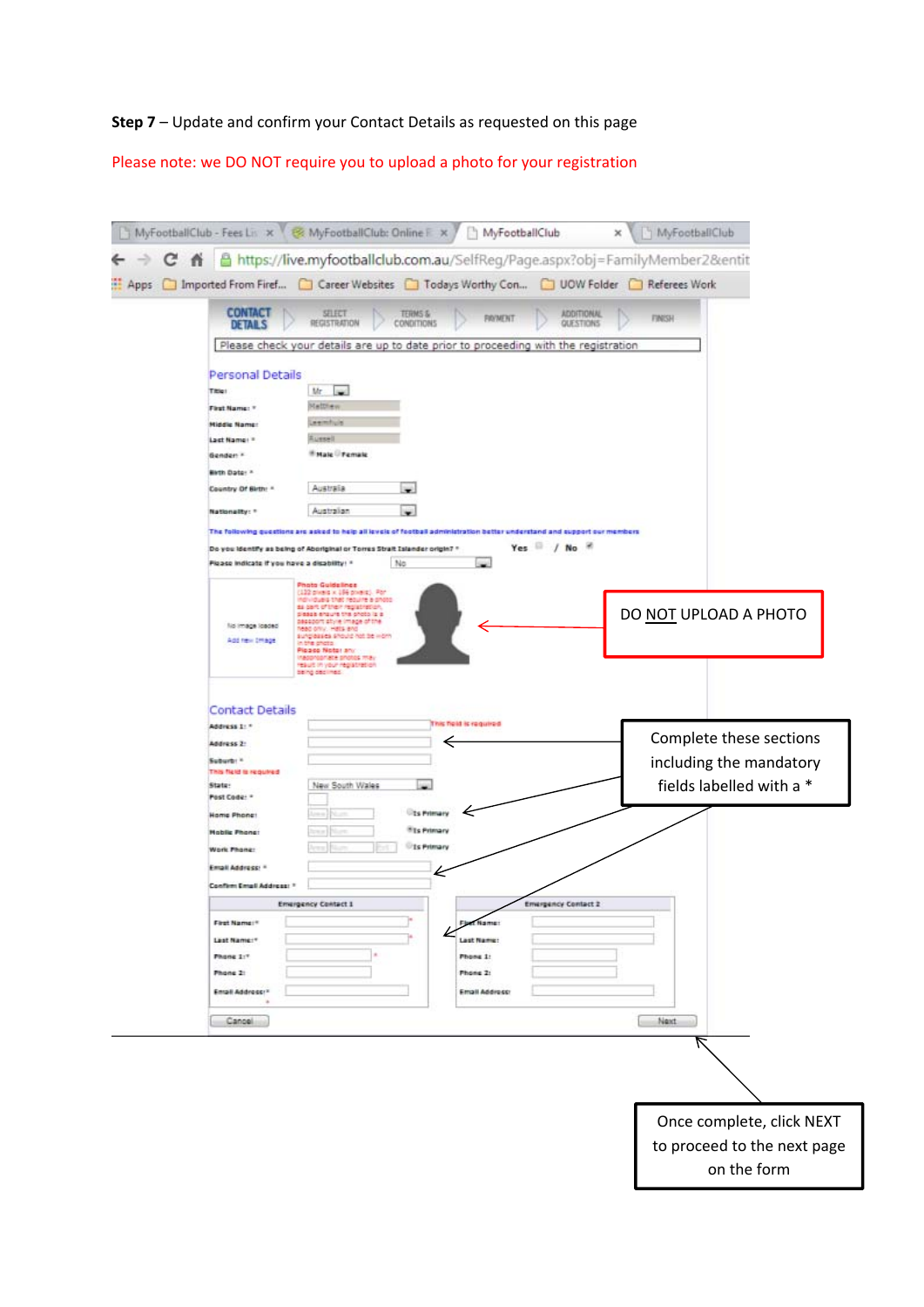#### **Step 8 ‐** Selecting your Registration

*part a*

Next to Step 1, enter the text: Sutherland and from within the search results, select: **Sutherland Shire Football Referees Association (Club)**



#### *part b*

Next to Step 2, Select Referee

You will now see a new pop window – see below for further instruction

|                          | <b>Select Registration</b>             |                                  |                |                                                                                                                                                      |               |
|--------------------------|----------------------------------------|----------------------------------|----------------|------------------------------------------------------------------------------------------------------------------------------------------------------|---------------|
| CONTACT<br><b>DETALS</b> | <b>SELECT</b><br><b>REGISTRATION</b>   | <b>TERMS &amp;</b><br>CONDITIONS | <b>PAYMENT</b> | <b>ADDITIONAL</b><br><b>QUESTIONS</b>                                                                                                                | <b>FINISH</b> |
| Step 1:                  | Sutherland Shire Football Ref          |                                  |                | Search for your Club by typing it's name and a list of matching clubs will<br>be displayed. You then select the Role which can be player, referee or |               |
| Step 2                   | $\Box$ 6<br><b>Select Registration</b> |                                  |                | volunteer then select the Level(usually age-based), then click on Add.                                                                               |               |
| Step 3:                  | <b>Select Registration</b><br>Referee  | 0                                |                | Select "Referee"                                                                                                                                     |               |
| Step 4:                  | Add Packages                           |                                  |                |                                                                                                                                                      |               |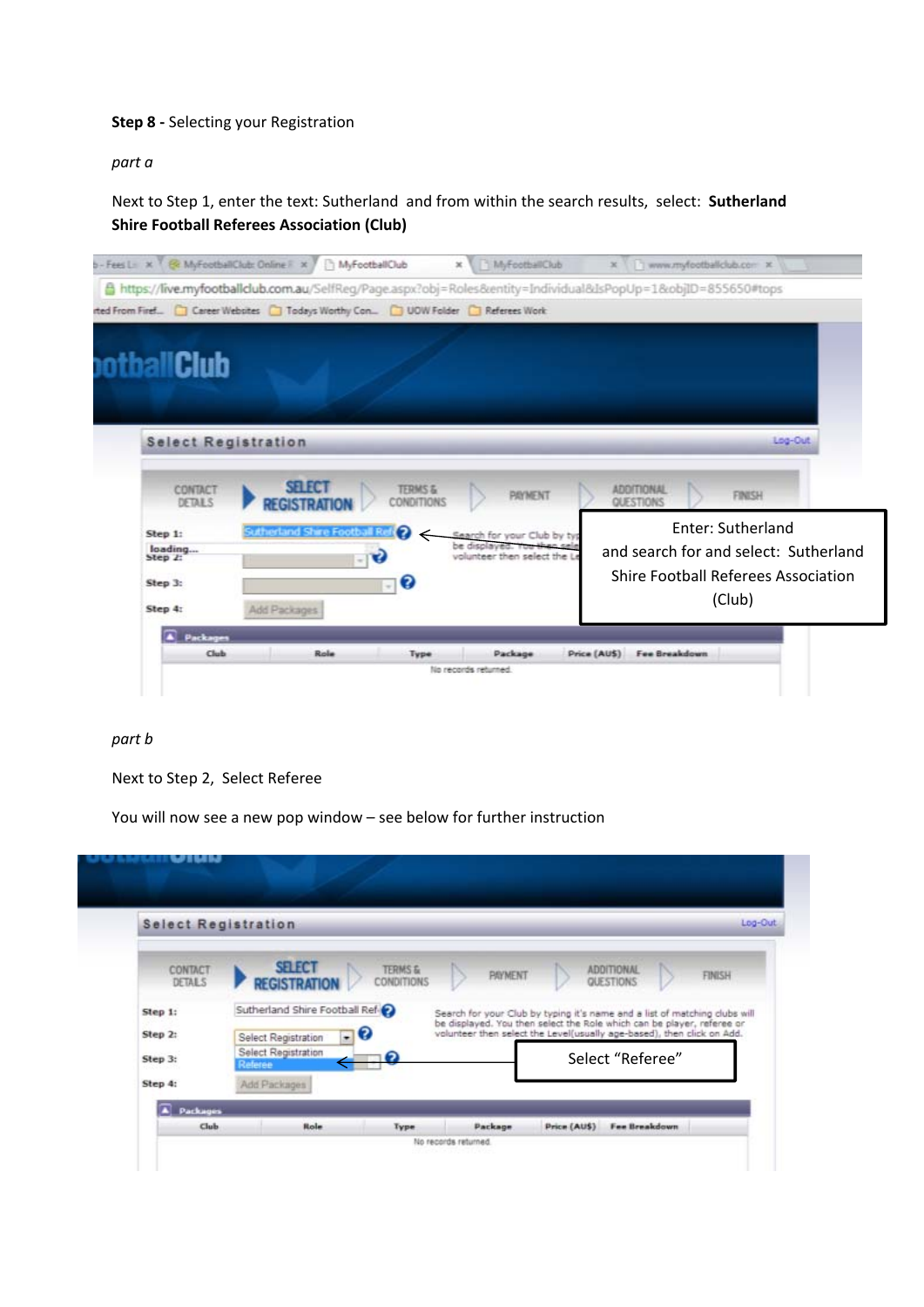## **Step 8**, part B (continued)

The following page will then appear… complete this as directed

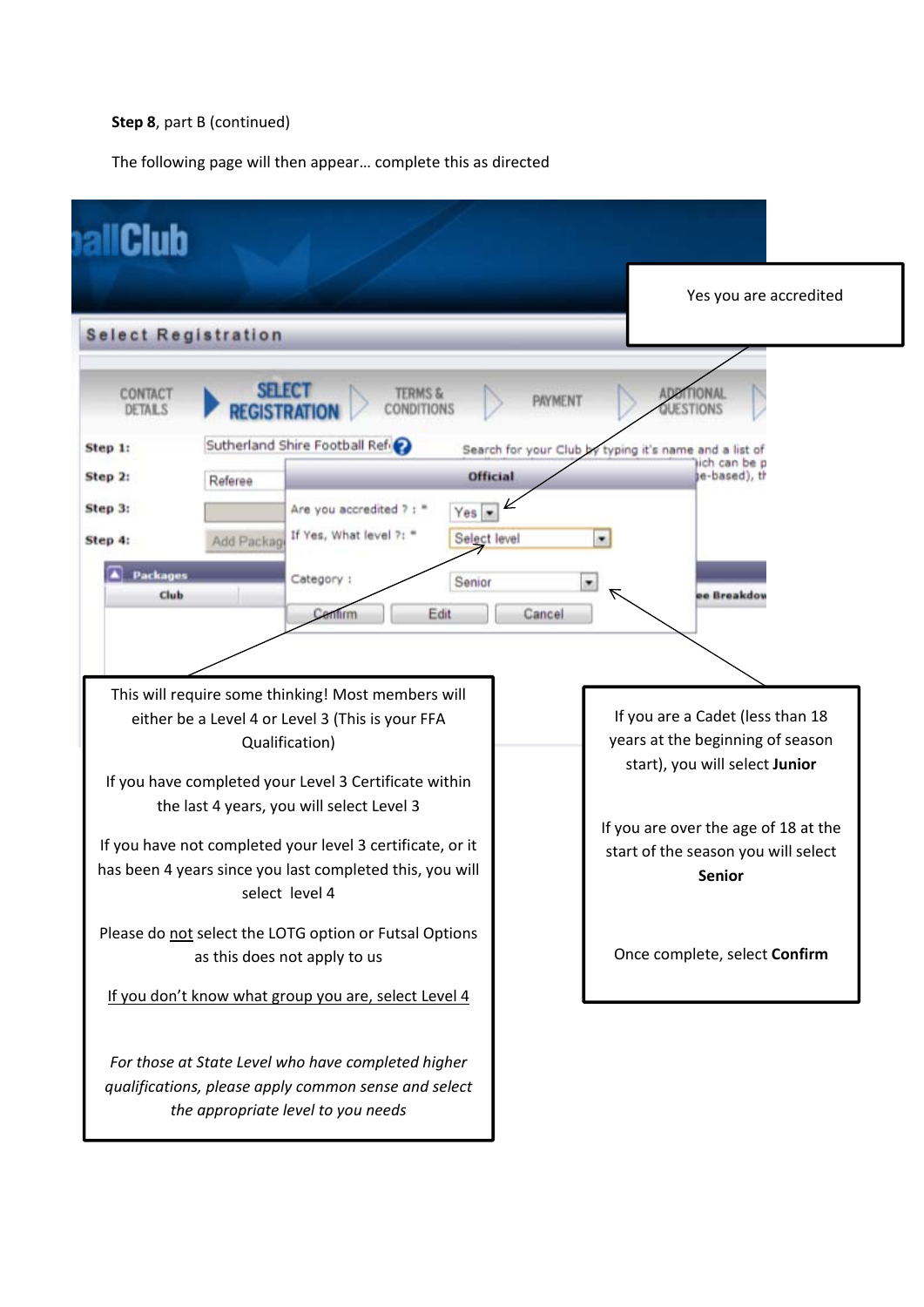## **Step 8**, *part c*

In Step 3, you will select the registration package applicable to you. [follow the steps in the text boxes]

**Note**: If you intend on refereeing at least game this year, do not select "Non Active Registration" this category is applicable to our assessors and members who want to maintain their membership with our association but not actively officate in football games.

| <b>Select Registration</b><br>Log-Out |                                                                                            |                                                                            |  |  |  |
|---------------------------------------|--------------------------------------------------------------------------------------------|----------------------------------------------------------------------------|--|--|--|
| CONTACT<br>DETAILS                    | <b>SELECT</b><br><b>TERMS &amp;</b><br><b>PAYMENT</b><br>CONDITIONS<br><b>REGISTRATION</b> | ADDITIONAL<br>FINISH<br>QUESTIONS                                          |  |  |  |
| Step 1:                               | Sutherland Shire Football Ref-                                                             | Search for your Club by typing it's name and a list of matching clubs will |  |  |  |
| Step 2:                               | be displayed. You then<br>$\cdot$ 0<br>volunteer then select the<br>Referee                | Select your appropriate registration                                       |  |  |  |
| Step 3:                               | Select Registration Package v                                                              | package from the list                                                      |  |  |  |
| Step 4:                               | <b>Select Registration Package</b><br>Adult Referee                                        |                                                                            |  |  |  |
| A Packages                            | Cadet Referee<br>Non-Active Member Registration                                            |                                                                            |  |  |  |

| <b>Select Registration</b>                                            |                                                                                                                   |                                                                   |                |                                                                                                                                                                                                                                                                  | $Log-C$                                    |
|-----------------------------------------------------------------------|-------------------------------------------------------------------------------------------------------------------|-------------------------------------------------------------------|----------------|------------------------------------------------------------------------------------------------------------------------------------------------------------------------------------------------------------------------------------------------------------------|--------------------------------------------|
| CONTACT<br><b>DETAILS</b><br>Step 1:<br>Step 2:<br>Step 3:<br>Step 4: | <b>SELECT</b><br><b>REGISTRATION</b><br>Sutherland Shire Football Ref<br>Referee<br>Adult Referee<br>Add Packages | <b>TERMS &amp;</b><br><b>CONDITIONS</b><br>$-8$<br>$\blacksquare$ | <b>PAYMENT</b> | <b>ADDITIONAL</b><br>QUESTIONS<br>Search for your Club by typing it's name and a list of matching clubs will<br>be displayed. You then select the Role which can be player, referee or<br>volunteer then select the Level(usually age-based), then click on Add. | FINISH<br>Once selected, hit "Add Package" |
| ≖<br><b>Packages</b>                                                  |                                                                                                                   |                                                                   |                |                                                                                                                                                                                                                                                                  |                                            |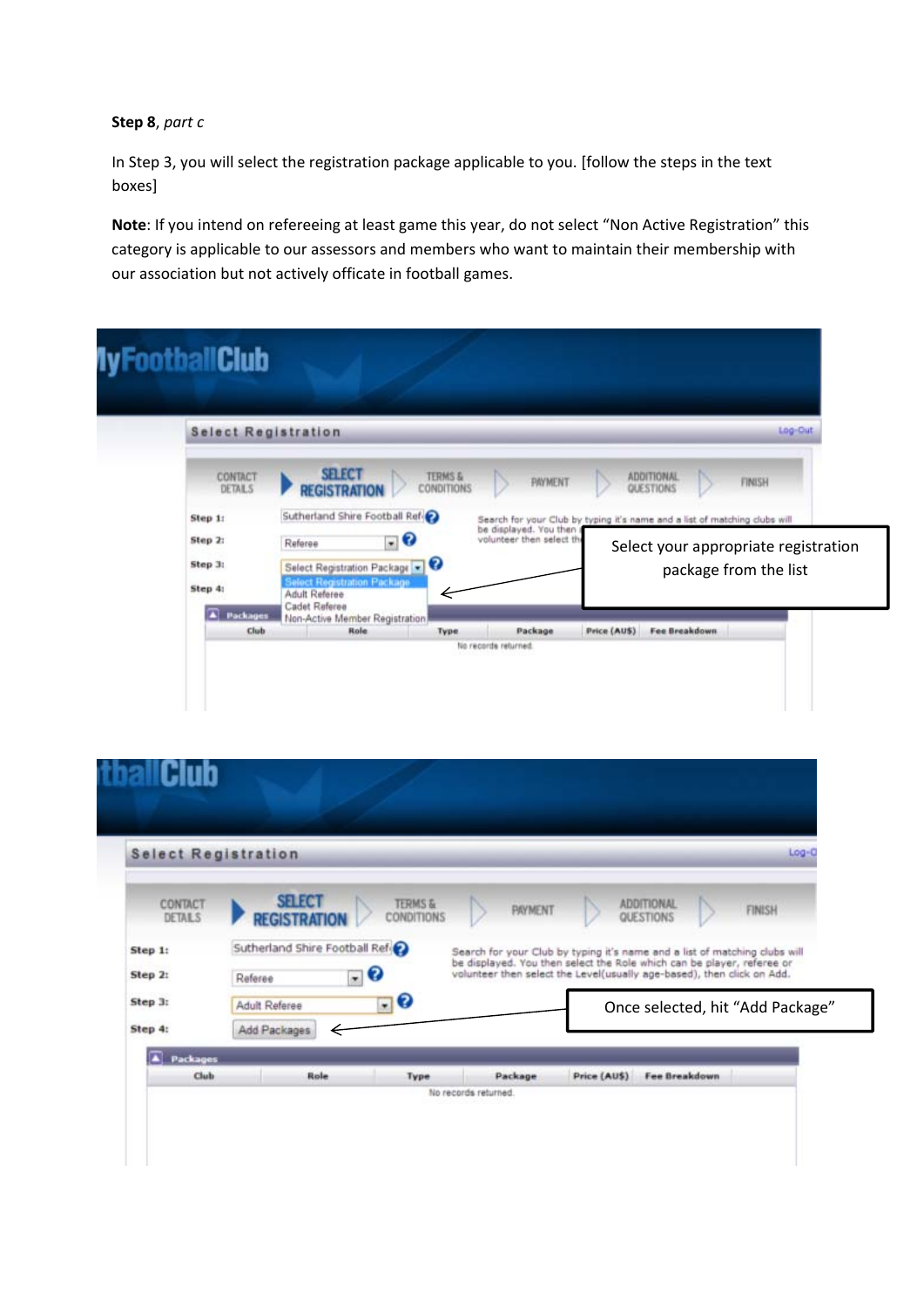| CONTACT<br><b>DETAILS</b>      | <b>SELECT</b><br>TERMS &<br><b>REGISTRATION</b><br><b>CONDITIONS</b>                                   |                     | PAYMENT                                                                                                                                                                                                                       | <b>ADDITIONAL</b><br>QUESTIONS | FINISH               |
|--------------------------------|--------------------------------------------------------------------------------------------------------|---------------------|-------------------------------------------------------------------------------------------------------------------------------------------------------------------------------------------------------------------------------|--------------------------------|----------------------|
| Step 1:<br>Step 2:             | ø<br>0<br>Select Registration                                                                          |                     | Search for your Club by typing it's name and a list of matching clubs will<br>be displayed. You then select the Role which can be player, referee or<br>volunteer then select the Level(usually age-based), then dick on Add. |                                |                      |
| Step 3:<br>Step 4:<br>Packages | ø<br>Select Registration Package.<br>$\sim$<br>Add Packages: Click on the Next button below to proceed |                     |                                                                                                                                                                                                                               |                                |                      |
|                                | Club                                                                                                   | <b>Role</b><br>Type | Package                                                                                                                                                                                                                       | Price                          | <b>Fee Breakdown</b> |
|                                | Sutherland Shire Football Referees Association (Clu                                                    | Refer<br>Outdoor    | Adult Referee                                                                                                                                                                                                                 | \$70.00                        |                      |
|                                |                                                                                                        |                     |                                                                                                                                                                                                                               |                                |                      |

## **Step 8 –** Terms and Conditions

Review all the terms and conditions on this page. Then check the box next to 'acknowledge all' at the bottom of the page. To proceed, hit the next button, as highlighted in the screen print below.

| Public hospital costs<br>MRI Scane<br>You can't claim if you.<br>Play against medical advice<br>Have a pre-existing injury<br>Are under the influence of alcohol or drugs<br>Are involved in a criminal act |                                                                                                                                                                                                                                                  |
|-------------------------------------------------------------------------------------------------------------------------------------------------------------------------------------------------------------|--------------------------------------------------------------------------------------------------------------------------------------------------------------------------------------------------------------------------------------------------|
| Have a pre-existing illness or disease (i.e. cancer, heart condition).<br>Quick Note                                                                                                                        |                                                                                                                                                                                                                                                  |
| Medicare. In this case, you can daim through your Personal Accident policy.                                                                                                                                 | MRI scans are generally daimable through Medicare, however sometimes the referrer and/or provider is not registered with                                                                                                                         |
| above) and its incorporated documents, including the FFA Statutes and Spectator Code of Behavior.                                                                                                           | If (or if I am currently under 18 years, my parent or legal guardian) agrees to comply with the Terms (as specified                                                                                                                              |
| completing this form.                                                                                                                                                                                       | All SSFRA members, regardless of age are required to physically sign the FNSW Member Protection Form. This is a mandatory<br>form and members will not be permitted to officiate nor will be appointed to games as an SSFRA member without prior |
| Members are asked to make themselves available on this day to sign this mandatory form.                                                                                                                     | To sign this form, the SSFRA will be holding a Registration Day on Saturday 6th February at the Kirrawee Clubhouse.                                                                                                                              |
| Please tick to admowledge you understand this requirement                                                                                                                                                   |                                                                                                                                                                                                                                                  |
| above) and its incorporated documents, including the FFA Statutes and Spectator Code of Behavior.                                                                                                           | I (or if I am currently under 18 years, my parent or legal guardian) agrees to comply with the Terms (as specified                                                                                                                               |
| Please tick the 'Advnowledge all' box to accept all of the above terms and conditions<br>Acknowledge all<br><b>Previous</b>                                                                                 |                                                                                                                                                                                                                                                  |
|                                                                                                                                                                                                             | Then select Next to proceed                                                                                                                                                                                                                      |
| Check this box to agree to all                                                                                                                                                                              |                                                                                                                                                                                                                                                  |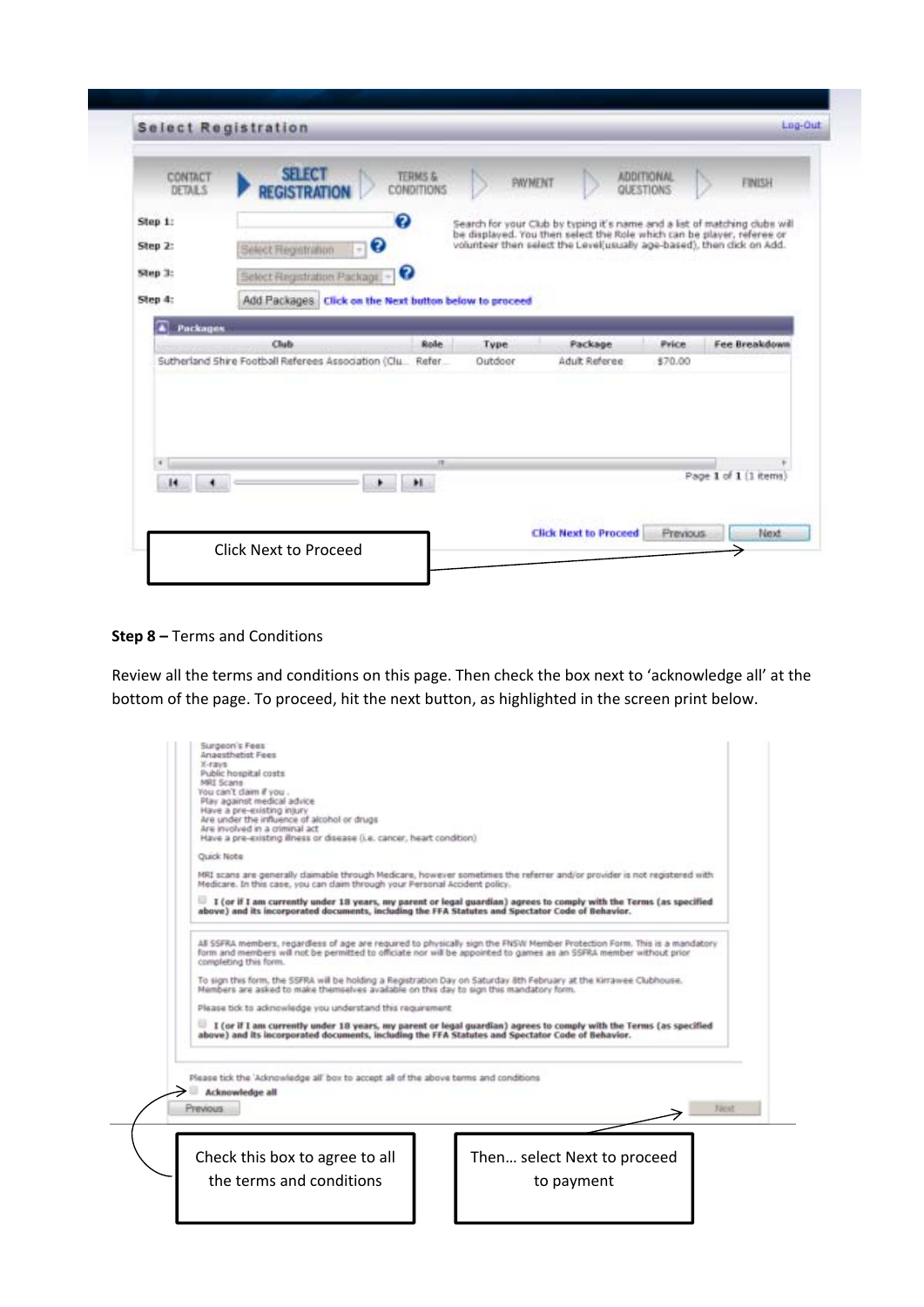#### **Step 9 –** Payment Page

Credit card payment online via the online form is the preferred method of payment for Registration fees this season. The FFA has decided not to absorb the cost of the online credit card [merchant] fee, thus passing this on to members. Unfortunately, the SSFRA is not in a position to wear this cost either and the fee for this service will be passed on to user.

If however, you prefer to make this payment via cash and cheque, we can facilitate this option, you will simply need to select the "Manual Payment at Club" as outlines in the screen print below

If choosing this option, members will be required to make their payment on a designated Registration time – see the SSFRA website for these times.

|                                      |                                                                                                                                                                                                                                                                               |                                  |                |                                | Log-Out                                     |
|--------------------------------------|-------------------------------------------------------------------------------------------------------------------------------------------------------------------------------------------------------------------------------------------------------------------------------|----------------------------------|----------------|--------------------------------|---------------------------------------------|
| CONTACT<br>DETAILS                   | <b>SELECT</b><br><b>REGISTRATION</b>                                                                                                                                                                                                                                          | <b>TERMS &amp;</b><br>CONDITIONS | <b>PAYMENT</b> | <b>ADDITIONAL</b><br>QUESTIONS | To purchase your                            |
| Club Name:<br>Role:                  | Sutherland Shire Football Referees Association (Club)<br>Referee                                                                                                                                                                                                              |                                  |                |                                | registration online, select<br>this option. |
| Package                              | Adult Referee                                                                                                                                                                                                                                                                 |                                  |                | Package Amount (AUS) 70.00     | This is the preferred                       |
|                                      |                                                                                                                                                                                                                                                                               |                                  |                | Amount Total (AUS): 70.00      |                                             |
|                                      |                                                                                                                                                                                                                                                                               |                                  |                |                                |                                             |
|                                      |                                                                                                                                                                                                                                                                               |                                  |                |                                |                                             |
| transaction fee.<br>of registration. | Select Pay Online to pay now using your credit card. Please note, this may incur and additional<br>Select Manual Payment at Club if you do not want to pay online. An invoice will be<br>sent to your email. Some clubs may ask you to take the invoice to your club as proof |                                  |                | Ø                              | Pay Online<br>Manual Payment At Club        |